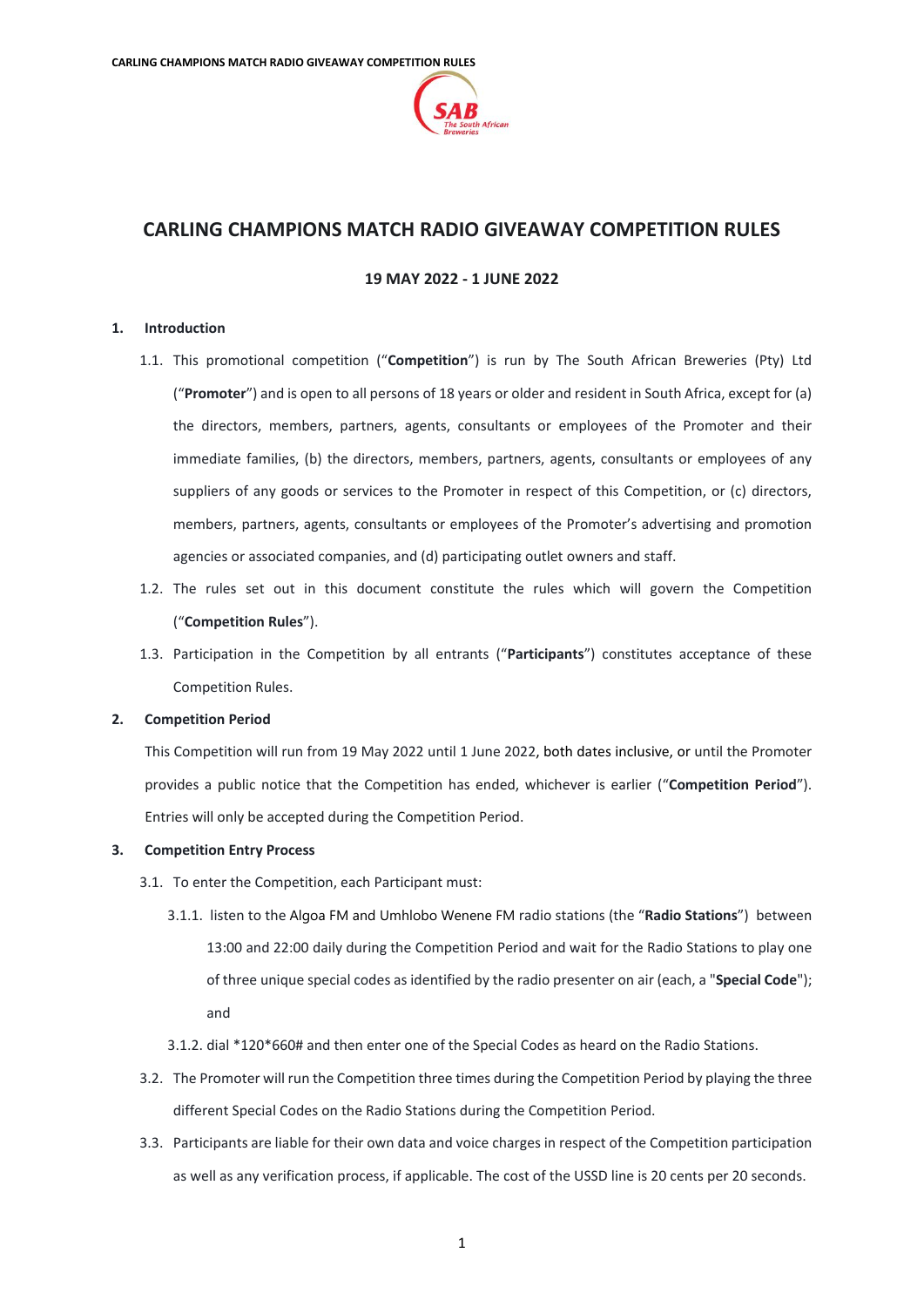

- 3.4. Entry is only valid through this medium and manner.
- 3.5. A Participant may only enter the Competition once per Special Code.
- 3.6. Entry into the Competition, as well as the availability of a Prize, shall be subject to any regulations issued in terms of Section 27(2) of the Disaster Management Act, 2002 ("**Regulations**").

#### <span id="page-1-0"></span>**4. Description of Prize**

- 4.1. The prize for this Competition is R10.00 airtime available for all South African cellular networks on a prepaid account, excluding Virgin Mobile (the "**Prize**").
- <span id="page-1-1"></span>4.2. In the event the Participant has entered the Competition on a contract number and is eligible to win the Prize in accordance with Competition Rul[e 4.1,](#page-1-0) the Participant must follow the prompt on the USSD screen to nominate a prepaid number to receive the Prize. If a Participant fails to provide a prepaid number to receive the Prize, then the entire Prize shall be forfeited.
- 4.3. There are a total of three thousand Prizes, consisting of one thousand Prizes per Special Code, available to be won during Competition Period and each Prize has a value of approximately R10.00.
- 4.4. Subject to Competition Rule [4.2,](#page-1-1) a winner may not transfer a Prize, in whole or in part, to any other person or exchange a Prize for an alternate prize or for its cash value. A winner may not substitute him/herself with any other person.
- 4.5. The Promoter will send the Prizes to a winner electronically.

## **5. Winner Selection and Notification**

- 5.1. The first one thousand Participants to successfully enter the Competition in terms of Competition Rule [3,](#page-0-0) per Special Code, will receive a Prize.
- 5.2. A winner will be notified by the Promoter via a notification on the USSD screen immediately after entering the Competition. If the Promoter is unable to contact a winner, he/she will be disqualified and a substitute winner may at the discretion of the Promoter be selected, using the same winner selection process.

#### **6. Winner Verification**

6.1. A winner must be over the age of 18 (eighteen) years old and must comply with the Participant eligibility criteria set out in Competition Rule [1.1](#page-0-1) and the requirements in these Competition Rules, which may be verified by or on behalf of the Promoter. A winner may be asked to provide a copy of his/her identity document/passport/driver's license/proof of residential address in order to receive the Prizes. The Promoter reserves the right to conduct the validation and verification process via automated means and/or any other means that the Promoter may deem necessary, and by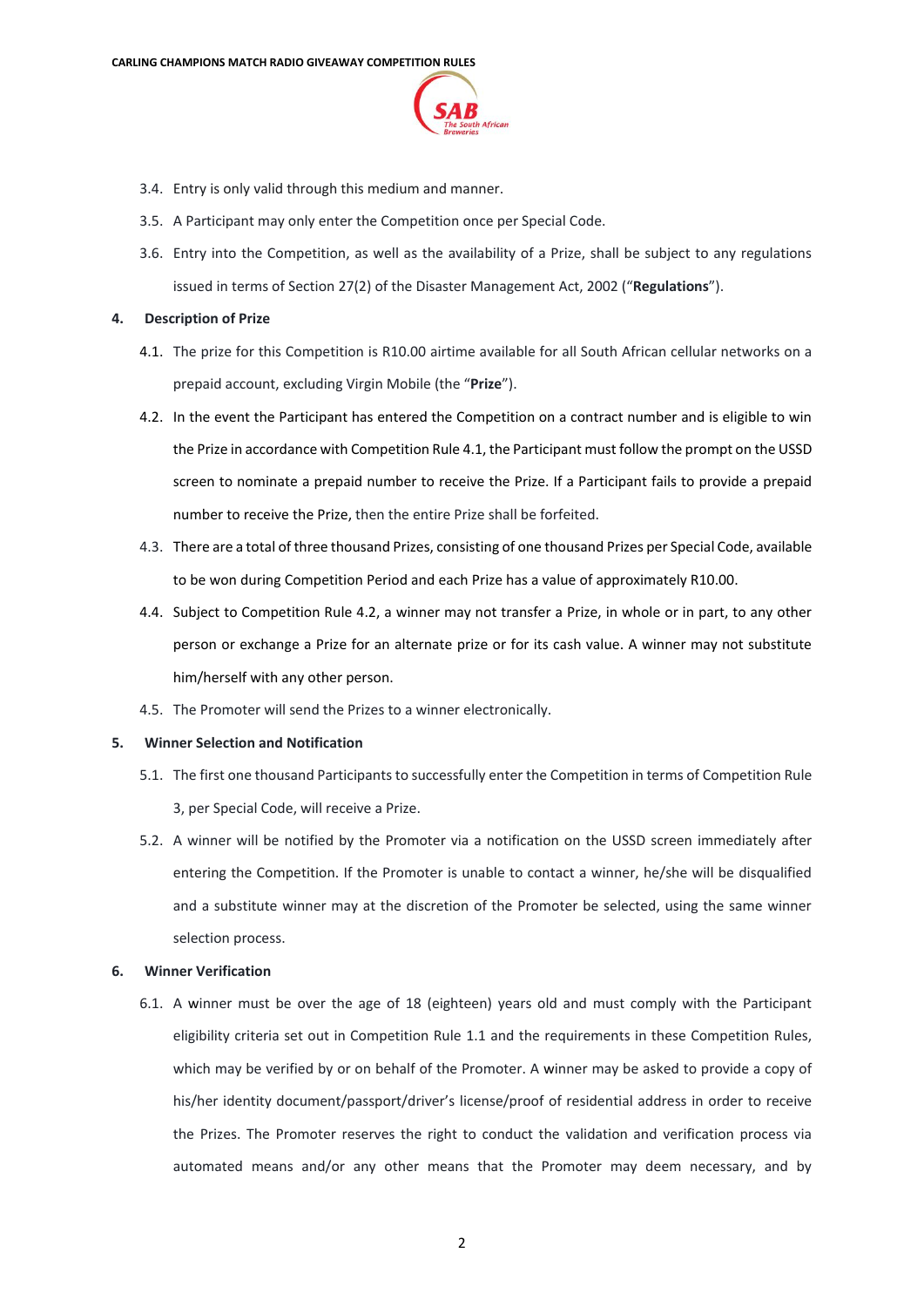

participating in the Competition, all Participants consent to the appropriate validation and verification measures that the Promoter may implement from time to time.

- 6.2. A Prize will only be awarded after successful verification of a winner. Failing successful verification of a winner, a substitute winner may be selected at the discretion of the Promoter.
- 6.3. The Promoter reserves the right to carry out audits in respect of a winner to verify his/her eligibility and/or the validity of a winner's entry. The Promoter may disqualify a winner if any fraud or cheating or related activity is suspected, including without limitation, through the manipulation of an entry or otherwise falsifying data. Should the Promoter or its agent determine that an entry or Participant is invalid or ineligible, the relevant Participant shall not be entitled to receive a Prize and will not be compensated in any way.

#### **7. Prize Forfeiture**

- 7.1. A winner must communicate his/her full details to the Promoter or its agent as requested by the Promoter or its agent. Failure to do so may result in forfeiture of a Prize.
- 7.2. If a winner is unable to attend, receive or utilise (as applicable) a Prize then the entire Prize shall be forfeited. There will be no compensation, in any form, including, but not limited to monetary compensation and/or rescheduling, to any party, irrespective of the reason/s for the inability of that winner to attend, receive or utilise (as applicable) a Prize.
- 7.3. Time permitting and subject to the Promoter's approval, where a Prize is forfeited a substitute winner may be chosen in the same manner as an original winner was chosen.

#### **8. General**

- 8.1. All Participants must comply with the Regulations at all times, and any non-compliance with the Regulations will result in automatic disqualification. It shall be the sole responsibility of the Participants to observe and comply with any and all restrictions imposed by the Regulations from time to time. Each Participant indemnifies and hold harmless the Promoter, its associated companies, and the directors, officers, employees and agents of the Promoter and its associated companies, against any losses or damages arising from a breach of the provisions of the Regulations by such Participant, and the Promoter shall not in any manner whatsoever be liable for any transgressions by any Participant in this regard.
- 8.2. Should the process for entry into the Competition or the Prize/s involve any alcoholic beverage, Participants shall ensure that it is enjoyed responsibly.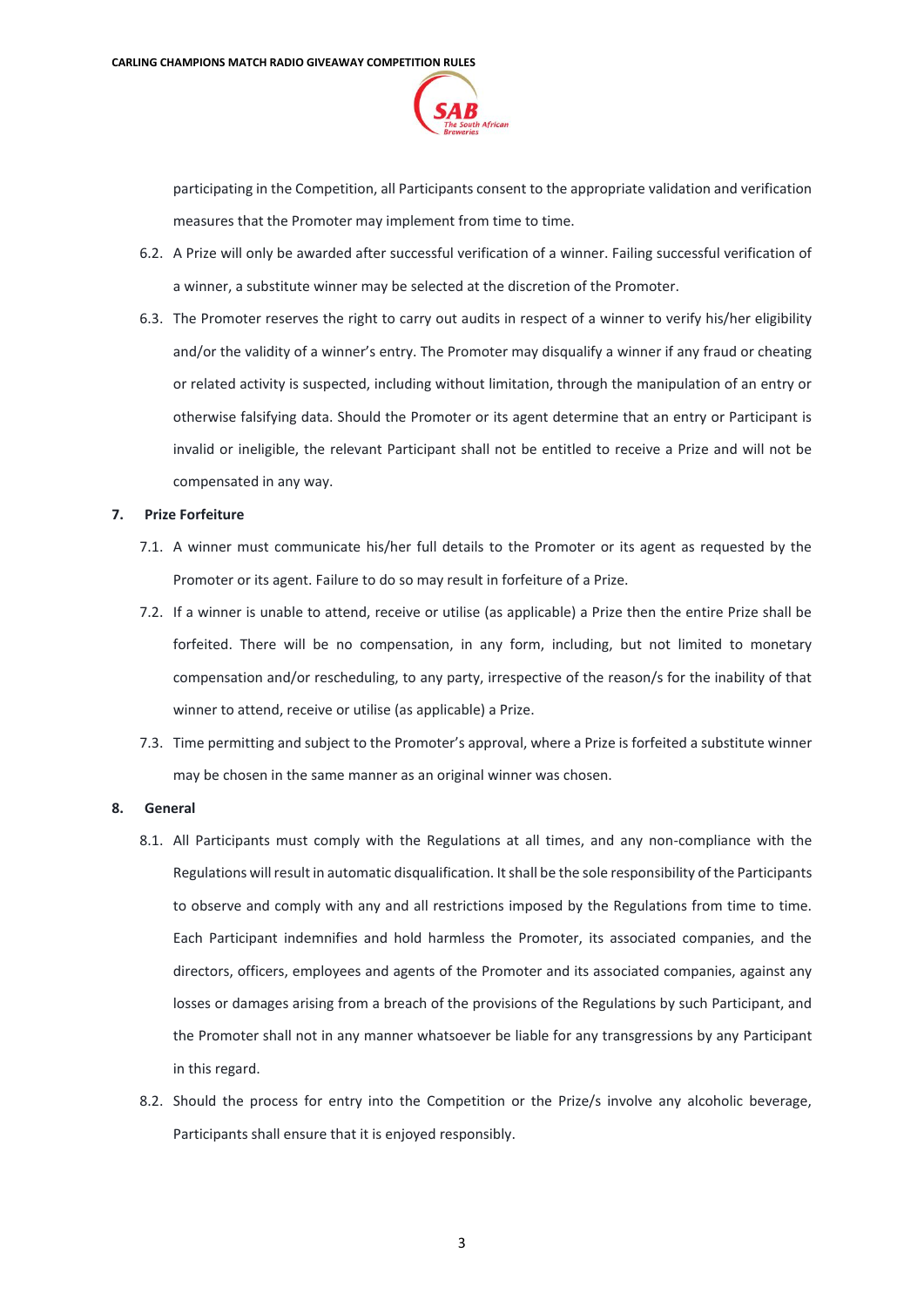

- 8.3. In the event of a dispute, the Promoter's decision is final and binding and no correspondence will be entered into.
- 8.4. The timelines stated by the Promoter or its agent must be adhered to. Failing adherence to any timeline, at any stage, may result in disqualification and forfeiture of a Prize in its entirety with no compensation to any party by the Promoter.
- <span id="page-3-0"></span>8.5. Each Participant, by participating in the Competition, acknowledges, agrees and expressly consents to:
	- 8.5.1. the Promoter processing the Participant's personal information, including in the form of names, telephone numbers, identity numbers and/or email addresses, during and after the course and scope of the Competition; and
	- 8.5.2. the Promoter transferring the winning Participant's personal information, including names, telephone numbers, identity numbers and/or email addresses, to the relevant third parties in order to make any required travel, delivery or other arrangements, as may be applicable, during the course and scope of the Competition for utilisation of a Prize,

which processing and transfer shall take place in accordance with the provisions of the Protection of Personal Information Act 14 of 2013 ("**POPIA**") and any other applicable law, and for the purpose of giving effect to the Competition.

- 8.6. With the exception of Competition Rule [8.5](#page-3-0) above, the Promoter will not share any personal information with any third party except where such disclosure is necessary to enable the Promoter to provide, deliver or in any other way give effect to these Competition Rules and/or a Prize, where such disclosure is permitted by law and/or where consent to sharing personal information is obtained from the relevant Participant by the Promoter. The Promoter will comply with the relevant data protection legislation, including POPIA.
- 8.7. A Participant may submit a request at<https://www.sab.co.za/content/data-subject-request-0> for the Promoter to:
	- 8.7.1. correct or delete personal information about the Participant in the Promoter's possession or under its control that is inaccurate, irrelevant, excessive, out of date, incomplete, misleading or obtained unlawfully; or
	- 8.7.2. destroy or delete a record of personal information about the Participant that the Promoter is no longer authorised to retain.
- 8.8. The Promoter may make media announcements containing, or otherwise publish, the names and/or photographs of a winner without remuneration being payable to a winner, provided that the Promoter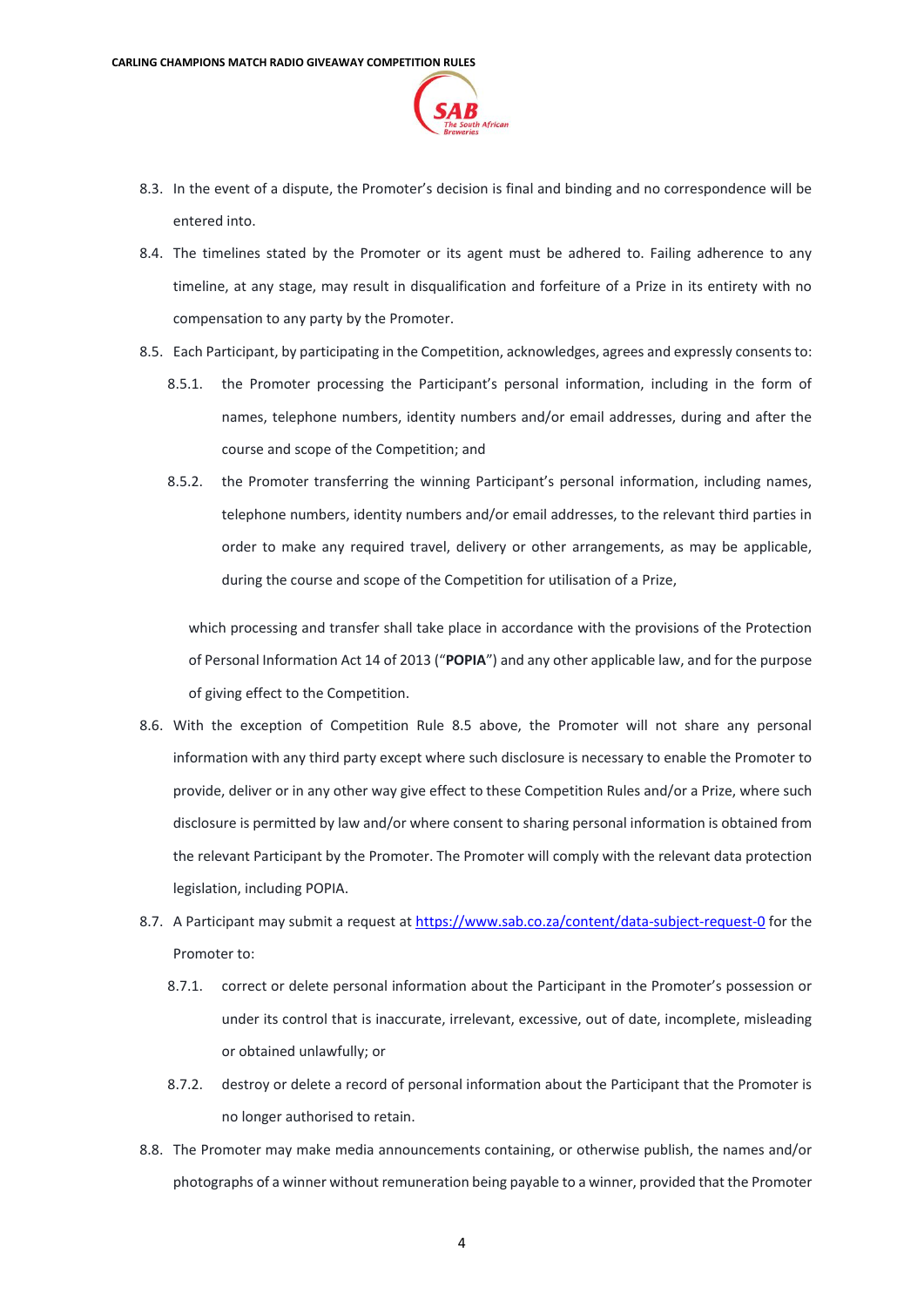

will not do so if a winner communicates in writing to the Promoter that he/she does not want his or her names or photographs to be contained in media announcements or otherwise published.

- 8.9. Should a Prize not be available despite the Promoter's reasonable endeavours to procure a Prize, the Promoter reserves the right to substitute a Prize with another of equal value as determined in the Promoter's sole discretion and subject to availability. No person will entitled to be compensated in any way in this instance by the Promoter.
- 8.10. The Promoter will not be responsible for any costs, expenses or other liabilities incurred by a winner which are not expressly contemplated as part of a Prize.
- 8.11. These Competition Rules may be amended by the Promoter on public notice at any time during the Competition Period or thereafter. These Competition Rules will be interpreted by the Promoter only.
- 8.12. The Promoter reserves the right to alter, amend or cancel this Competition in whole or in part. Any alterations, amendments or cancelations will be interpreted by the Promoter only. In the event of an alteration, amendment and/or cancellation, the Promoter will not compensate any individual for any reason whatsoever.
- 8.13. **Each Participant indemnifies and holds harmless the Promoter, its associated companies, and the directors, officers, employees and agents of the Promoter and its associated companies, against any and all claims for any loss or damages, whether direct, indirect, consequential or otherwise, arising from any cause whatsoever connected to or arising out of his/her participation in any way in this Competition or his/her receipt, participation, ownership and/or use of a Prize. This indemnity is not intended to exclude any liability for any person which cannot be excluded under the Consumer Protection Act 68 of 2008.**
- 8.14. The Promoter shall not be responsible for any lost, damaged, corrupted, delayed, incorrect or incomplete entries for any reason whatsoever. Proof of sending an entry will not be accepted as proof of receipt of such entry. The Promoter shall not be responsible for the failure of any technical element relating to this Competition that may result in an entry not being successfully submitted. The Promoter is not responsible for lost, damaged or delayed entries as a result of any network, computer or cell phone hardware or software failure of any kind. No entry from an agent, third party, organized group or entry automatically generated by computer will be valid or accepted. An entry will only be valid and accepted if it complies with all entry instructions and requirements. Any form of network or systems manipulation, including but not limited to Botnets, Sim Farms, Trojans, SMS malware may not be used when entering the Competition.